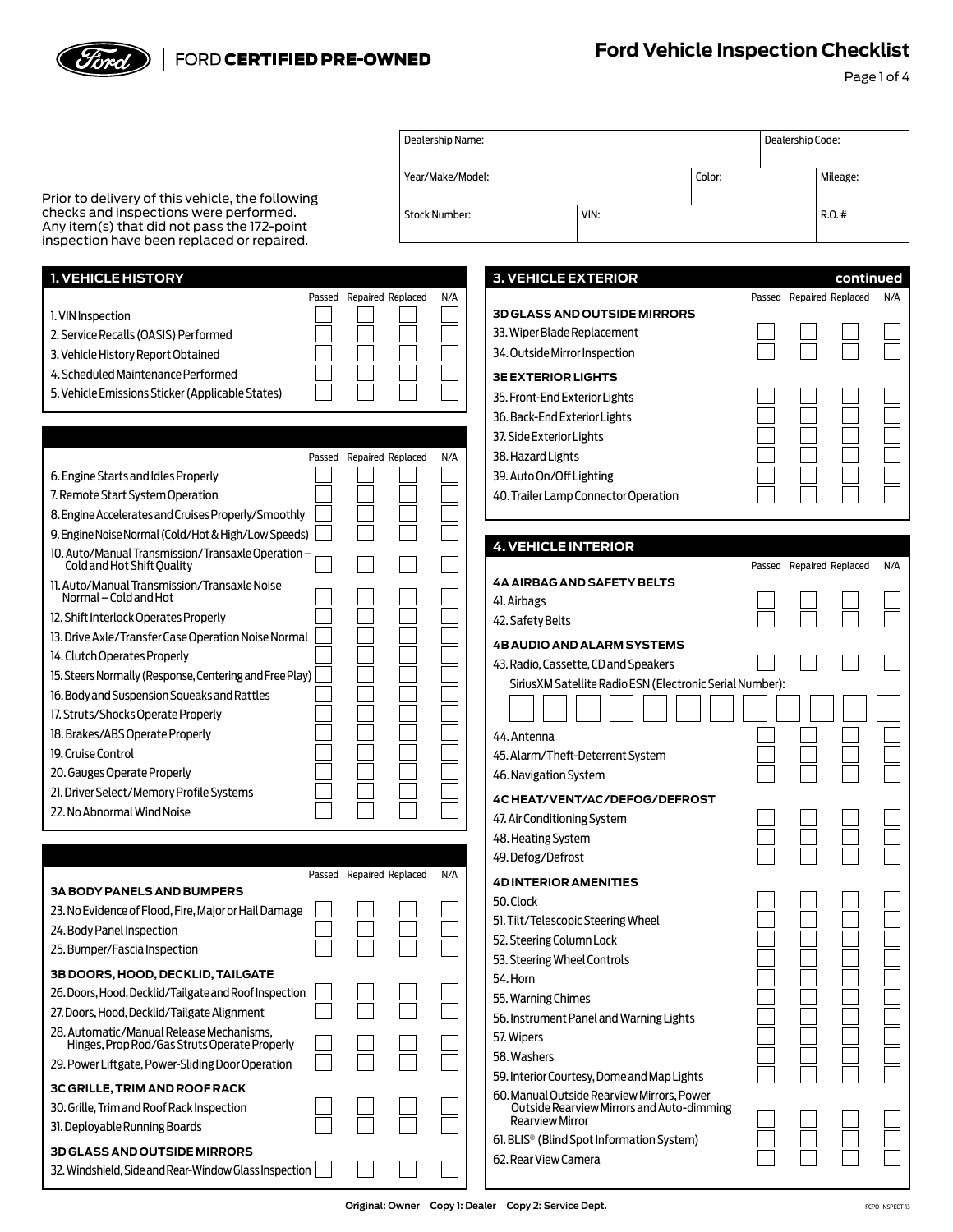

Page 2 of 4

| <b>4. VEHICLE INTERIOR</b>                           | continued                |     | <b>6. UNDERHOOD</b>                                                                    |                          |     |
|------------------------------------------------------|--------------------------|-----|----------------------------------------------------------------------------------------|--------------------------|-----|
|                                                      | Passed Repaired Replaced | N/A |                                                                                        | Passed Repaired Replaced | N/A |
| <b>4D INTERIOR AMENITIES</b>                         |                          |     | <b>6A FLUIDS</b>                                                                       |                          |     |
| 63. SYNC <sup>®</sup> System                         |                          |     | 98. Engine Oil/Filter Change and Chassis Lube                                          |                          |     |
| 64. MyFord Touch <sup>®</sup>                        |                          |     | 99. Coolant                                                                            |                          |     |
| 65. Active Park Assist                               |                          |     | 100. Brake Fluid                                                                       |                          |     |
| 66. Rear Entertainment System                        |                          |     | 101. Automatic Transaxle/Transmission Fluid                                            |                          |     |
| 67. Power Outlets and Lighter                        |                          |     | 102. Transfer Case Fluid                                                               |                          |     |
| 68. Ashtrays                                         |                          |     | 103. Drive Axle Fluid                                                                  |                          |     |
| 69. Glove Box and Center Armrest/Console             |                          |     | 104. Power Steering Fluid                                                              |                          |     |
| 70. Sun Visors, Vanity Mirror and Light              |                          |     | 105. Manual Transaxle/Transmission Hydraulic                                           |                          |     |
| 71. Adjustable Pedals (if equipped)                  |                          |     | Clutch Fluid<br>106. Washer Fluid                                                      |                          |     |
| <b>4E CARPET, TRIM AND MATS</b>                      |                          |     | 107. Air Conditioning System Charge                                                    |                          |     |
| 72. Interior Odor-Free                               |                          |     |                                                                                        |                          |     |
| 73. Carpet                                           |                          |     | <b>6B ENGINE</b>                                                                       |                          |     |
| 74. Floor Mats                                       |                          |     | 108. Fluid Leaks                                                                       |                          |     |
| 75. Door Trim and Door Panels                        |                          |     | 109. Hoses, Lines and Fittings                                                         |                          |     |
| 76. Headliner                                        |                          |     | 110. Belts                                                                             |                          |     |
| <b>4F SEATS</b>                                      |                          |     | 111. Wiring                                                                            |                          |     |
| 77. Seat Upholstery                                  |                          |     | 112. Oil in Air Cleaner Housing                                                        |                          |     |
| 78. Seat and Head Restraint Adjustment               |                          |     | 113. Water, Sludge or Engine Coolant in Oil                                            |                          |     |
| 79. Folding Seats                                    |                          |     | 114. Oil Pressure                                                                      |                          |     |
| 80. Heated Seats                                     |                          |     | 115. Relative Cylinder Compression Test/Power<br>Balance Readings (check if necessary) |                          |     |
| 81. Integrated Child Safety Seats                    |                          |     | 116. Timing Belt                                                                       |                          |     |
|                                                      |                          |     | 117. Engine Mounts                                                                     |                          |     |
| 4G SUNROOF/MOONROOF/CONVERTIBLE TOP                  |                          |     | 118. Inspect Turbocharger Air Cooler                                                   |                          |     |
| 82. Sunroof/Moonroof                                 |                          |     |                                                                                        |                          |     |
| 83. Convertible Top                                  |                          |     | <b>6C COOLING SYSTEM</b>                                                               |                          |     |
| 4H WINDOWS AND DOOR LOCKS                            |                          |     | 119. Radiator                                                                          |                          |     |
| 84. Door Handles and Release Mechanisms              |                          |     | 120. Pressure-Test Radiator Cap and Radiator                                           |                          |     |
| 85. Remote Entry System and Push-Button Start System |                          |     | 121. Cooling Fans, Clutches and Motors                                                 |                          |     |
| 86. Door Locks                                       |                          |     | 122. Water Pump                                                                        |                          |     |
| 87. Child Safety Locks                               |                          |     | 123. Coolant Recovery Tank                                                             |                          |     |
| 88. Window Controls                                  |                          |     | 124. Cabin Air Filter                                                                  |                          |     |
| 89. Remote Decklid and Fuel Filler Door Release      |                          |     | <b>6D FUEL SYSTEM</b>                                                                  |                          |     |
| <b>41 LUGGAGE COMPARTMENT</b>                        |                          |     | 125. Fuel Pump Noise Normal                                                            |                          |     |
| 90. Carpet, Trim and Cargo Net                       |                          |     | 126. Fuel Pump Pressure                                                                |                          |     |
| 91. Luggage Compartment/Cargo Area Light             |                          |     | 127. Fuel Filter                                                                       |                          |     |
| 92. Vehicle Jack and Tool Kit                        |                          |     | 128. Engine Air Filter                                                                 |                          |     |
| 93. Spare Tire Size/Type and Sidewall Inspection     |                          |     | <b>6E ELECTRICAL SYSTEM</b>                                                            |                          |     |
| 94. Spare Tire Tread Depth/Air Pressure Inspection   |                          |     | 129. Starter Operation                                                                 |                          |     |
| 95. Tire Inflator Kit                                |                          |     | 130. Ignition System                                                                   |                          |     |
| 96. Emergency Trunk-Lid Release                      |                          |     | 131. Battery                                                                           |                          |     |
|                                                      |                          |     | 132. Alternator Output                                                                 |                          |     |
| <b>5. VEHICLE DIAGNOSTICS</b>                        |                          |     | 133. Diesel Glow Plug System                                                           |                          |     |
|                                                      | Passed Repaired Replaced | N/A |                                                                                        |                          |     |
| 5A MODULE SYSTEM TEST                                |                          |     |                                                                                        |                          |     |
| 97. Perform Self-Test for all CMDTCs                 |                          |     |                                                                                        |                          |     |
|                                                      |                          |     |                                                                                        |                          |     |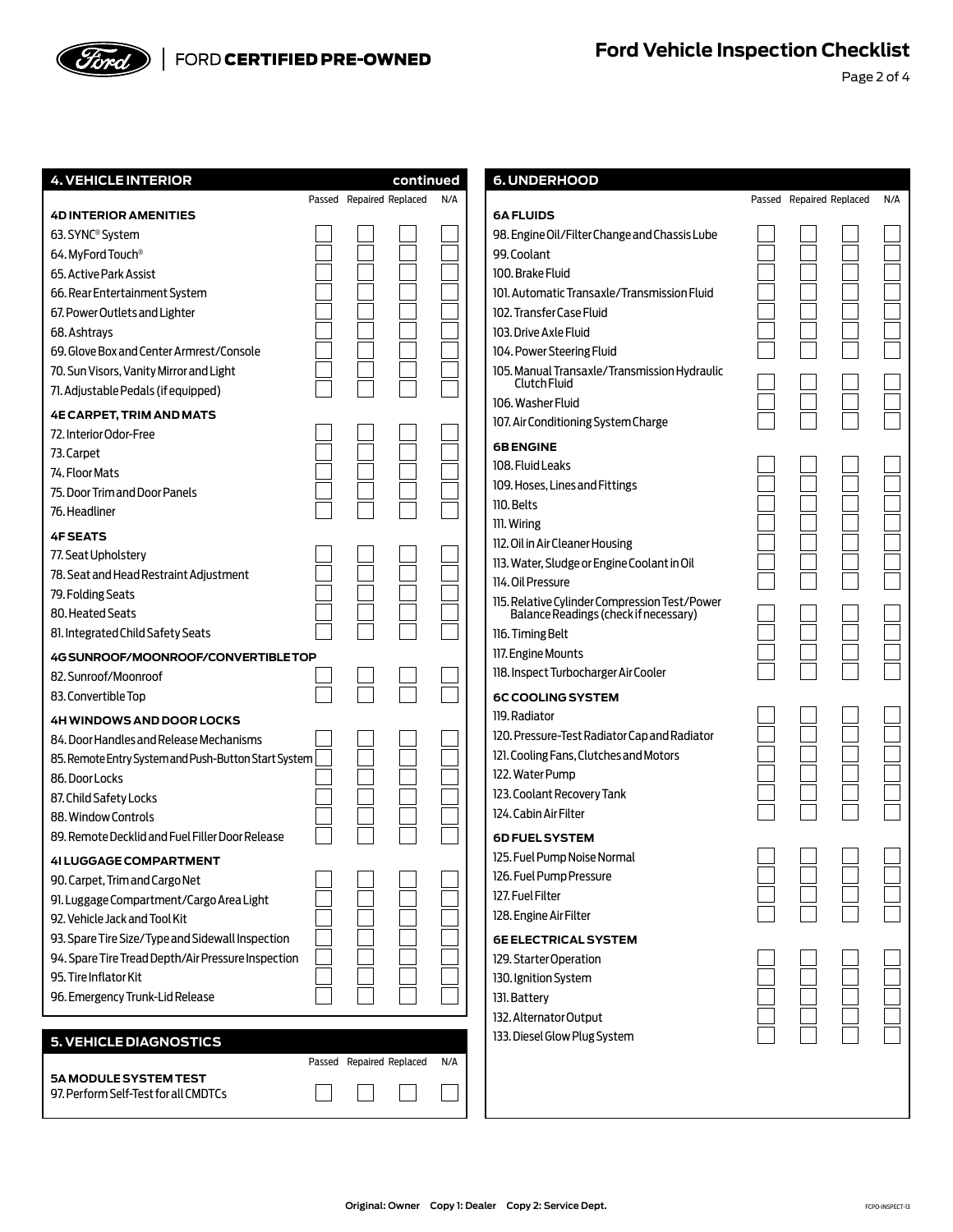

Page 3 of 4

|                                                                       |                          |     | 8. UNDERBODY                                                                                       |                          | Continued                |      |
|-----------------------------------------------------------------------|--------------------------|-----|----------------------------------------------------------------------------------------------------|--------------------------|--------------------------|------|
|                                                                       | Passed Repaired Replaced | N/A |                                                                                                    |                          | Passed Repaired Replaced | N/A  |
| 134. Hybrid Cooling System                                            |                          |     | <b>8E BRAKES</b>                                                                                   |                          |                          |      |
| 135. Switchable Powertrain Mount                                      |                          |     | 163. Calipers and Wheel Cylinders                                                                  |                          |                          |      |
| 136. Hybrid Entertainment and Information Display                     |                          |     | 164. Brake Pads and Shoes                                                                          |                          |                          |      |
| 137. 110V Power Outlet                                                |                          |     | 165. Rotors and Drums                                                                              |                          |                          |      |
|                                                                       |                          |     | 166. Brake Lines, Hoses and Fittings                                                               |                          |                          |      |
|                                                                       |                          |     | 167. Parking Brake                                                                                 |                          |                          |      |
|                                                                       | Passed Repaired Replaced | N/A | 168. Master Cylinder and Booster                                                                   |                          |                          |      |
| <b>8A FRAME</b>                                                       |                          |     |                                                                                                    |                          |                          |      |
| 138. Frame Damage                                                     |                          |     | <b>9. CONVENIENCE</b>                                                                              |                          |                          |      |
| 139. Fuel Supply System                                               |                          |     |                                                                                                    | Passed Repaired Replaced |                          | N/A  |
| <b>8B EXHAUST SYSTEM</b>                                              |                          |     | 169. Owner's Guide                                                                                 |                          |                          |      |
| 140. Exhaust System Condition                                         |                          |     | 170. Keys and Remote Controls                                                                      |                          |                          |      |
| 141. Emissions Control Test                                           |                          |     | 171. Universal Transmitter (Garage Door Opener)                                                    |                          |                          |      |
| 8C TRANSMISSION, TRANSAXLE,<br>DIFFERENTIAL AND TRANSFER CASE         |                          |     | 172. Full Fuel Level                                                                               |                          |                          |      |
| 142. Automatic Transmission/Transaxle                                 |                          |     |                                                                                                    |                          |                          |      |
| 143. Manual Transmission/Transaxle, Differential<br>and Transfer Case |                          |     | Ioro                                                                                               |                          |                          |      |
| 144.4x4 Hub Operation                                                 |                          |     | FORD CERTIFIED<br><b>PRE-OWNED</b>                                                                 |                          |                          |      |
| 145. Universal Joints, CV Joints and CV Joint Boots                   |                          |     |                                                                                                    |                          |                          |      |
| 146. Transmission Mounts (not cracked, broken or<br>oil soaked)       |                          |     | Ford Motor Company                                                                                 |                          |                          |      |
| 147. Differential/Drive Axle                                          |                          |     |                                                                                                    |                          |                          |      |
| <b>8D TIRES AND WHEELS</b>                                            |                          |     | $\overline{\text{VIN}}$                                                                            |                          |                          |      |
| 148. Tires and Wheels Match and Are Correct Size                      |                          |     |                                                                                                    |                          |                          |      |
| 149. Tire Tread Depth                                                 |                          |     | Technician Signature                                                                               |                          |                          | Date |
| 150. Normal Tire Wear                                                 |                          |     | I certify that all mechanical items have been inspected.                                           |                          |                          |      |
| 151. Tire Pressure                                                    |                          |     |                                                                                                    |                          |                          |      |
| 152. Tire Pressure Monitoring System                                  |                          |     |                                                                                                    |                          |                          |      |
| 153. Wheels                                                           |                          |     | Service Manager Signature<br>I certify that all mechanical and appearance standards have been met. |                          |                          | Date |
| 154. Wheel Covers and Center Caps                                     |                          |     |                                                                                                    |                          |                          |      |
| 155. Rack-and-Pinion, Linkage and Boots                               |                          |     |                                                                                                    |                          |                          |      |
| 156. Control Arms, Bushings and Ball Joints                           |                          |     | Certified Pre-Owned Vehicle Manager                                                                |                          |                          | Date |
| 157. Tie-Rods and Idler Arm                                           |                          |     | I certify that all mechanical and appearance standards have been met.                              |                          |                          |      |
| 158. Sway Bars, Links and Bushings                                    |                          |     |                                                                                                    |                          |                          |      |
| 159. Springs                                                          |                          |     |                                                                                                    |                          |                          |      |
| 160. Struts and Shocks                                                |                          |     |                                                                                                    |                          |                          |      |
| 161. Wheel Alignment (check if necessary)                             |                          |     |                                                                                                    |                          |                          |      |
| 162. Power Steering Pump                                              |                          |     |                                                                                                    |                          |                          |      |
|                                                                       |                          |     |                                                                                                    |                          |                          |      |